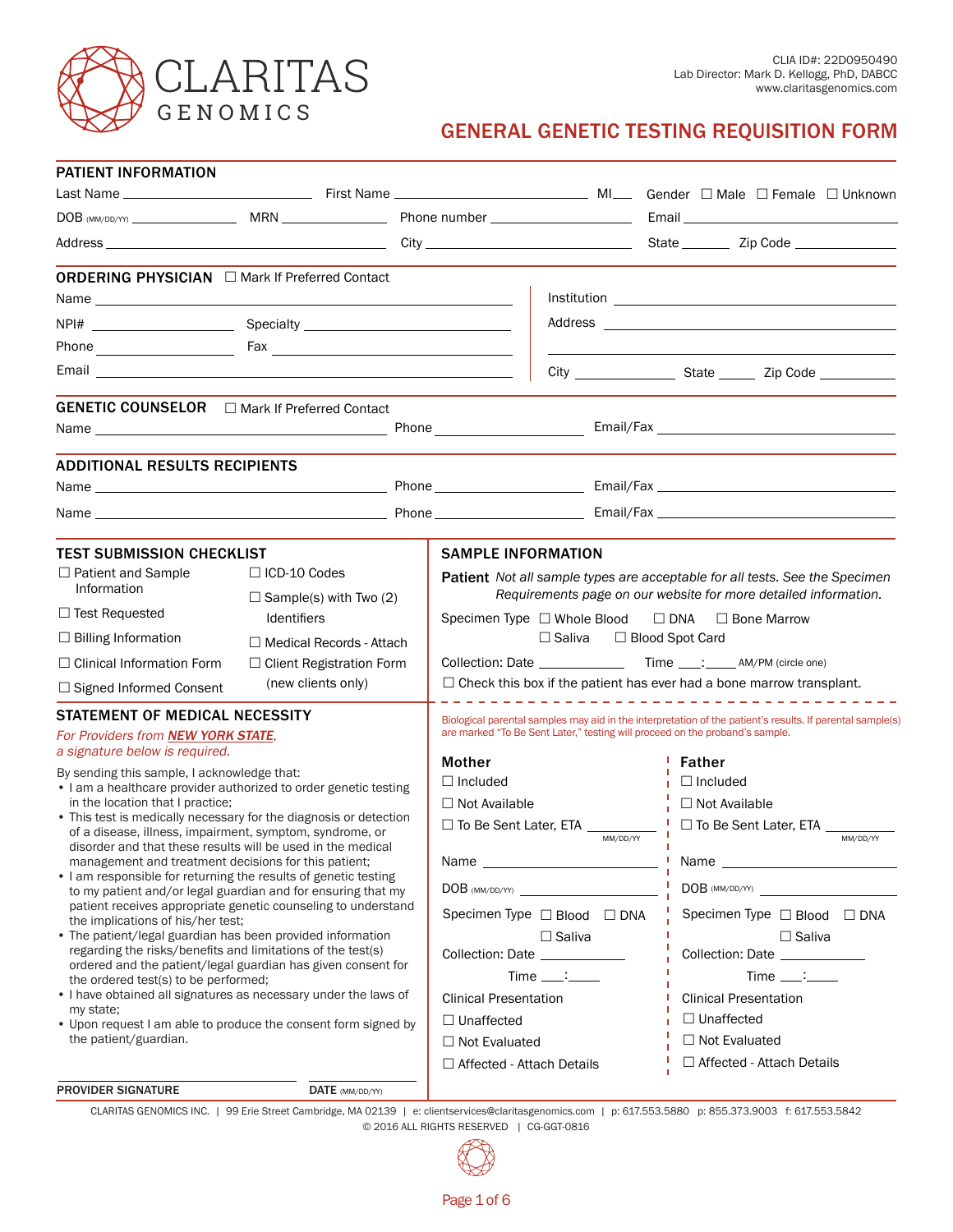# Test Requested

| <b>Sanger Sequencing-Complete Gene</b> | <b>Test Code</b> |
|----------------------------------------|------------------|
| $\Box$ ALX3                            | S0801            |
| $\square$ ARX                          | S0962            |
| $\Box$ CDKL5                           | S0231            |
| $\Box$ CHD7                            | S0368            |
| $\Box$ CHN1                            | S0821            |
| $\Box$ COL1A1                          | S0311            |
| $\Box$ COL1A2                          | S0640            |
| □ CYP24A1                              | S0011            |
| $\Box$ DCX                             | S0846            |
| $\Box$ DHCR7                           | S0752            |
| $\square$ ELANE                        | S0524            |
| $\square$ ERCC6                        | S0161            |
| $\square$ ERCC8                        | S0948            |
| $\square$ F13A1                        | S0218            |
| $\Box$ F13B                            | S0961            |
| $\square$ FANCA                        | S0715            |
| $\square$ FANCC                        | S0348            |
| $\square$ FANCG                        | S0075            |
| $\Box$ FGFR2                           | S0845            |
| $\square$ FLNA                         | S0013            |
| $\square$ FOXG1                        | S0823            |
| $\Box$ GAA                             | S0249            |
| $\Box$ GABRG2                          | S0531            |
| $\square$ GALT                         | S0903            |
| $\Box$ GATA1                           | S0740            |
| $\Box$ GBA                             | S0613            |
| □ GJB2 [Connexin 26]                   | S0908            |
| $\Box$ GLA                             | S0128            |
| $\Box$ GPR56                           | S0918            |
| $\Box$ HAX1                            | S0864            |
| $\Box$ HOXA1                           | S0390            |
| $\Box$ IDUA                            | S0495            |
| $\Box$ IRF6                            | S0074            |
| $\Box$ JAG1                            | S0581            |
| $\Box$ KRAS                            | S0713            |
| $\Box$ MECP2                           | S0440            |
| $\Box$ MSX1                            | S0900            |
| $\Box$ NLGN3                           | S0483            |
| $\Box$ NLGN4                           | S0050            |
| $\Box$ NPHP1                           | S0339            |
| $\Box$ NSD1                            | S0544            |
| $\Box$ OCA2                            | S0212            |
| $\square$ PHOX2A                       | S0773            |

| $\square$ PTEN   | S0508 |
|------------------|-------|
| $\square$ PTPN11 | S0204 |
| $\Box$ RAF1      | S0690 |
| $\Box$ ROBO3     | S0202 |
| $\Box$ RPL11     | S0055 |
| $\Box$ RPL5      | S0510 |
| $\Box$ RPS19     | S0804 |
| $\Box$ RPS24     | S0095 |
| $\square$ SALL4  | S0101 |
| $\Box$ SBDS      | S0182 |
| $\Box$ SCN1B     | S0093 |
| $\Box$ SLC26A3   | S0372 |
| $\Box$ SLC26A4   | S0587 |
| $\Box$ SLC9A6    | S0968 |
| $\square$ SMPD1  | S0401 |
| $\square$ SOS1   | S0584 |
| $\Box$ SPRED1    | S0749 |
| □ SYNGAP1        | S0171 |
| $\Box$ TBX22     | S0418 |
| $\Box$ TCF4      | S0902 |
| □ TMPRSS6        | S0574 |
| $\square$ TUBB3  | S0983 |
| $\Box$ TWIST1    | S0313 |
| $\Box$ TYR       | S0896 |
| $\Box$ UBE3A     | S0104 |
| $\Box$ XPA       | S0004 |
| $\Box$ XPC       | S0270 |
|                  |       |

| <b>Deletion/Duplication Analysis</b>                                                    | <b>Test Code</b> |
|-----------------------------------------------------------------------------------------|------------------|
| □ 1p36 Deletion/Duplication                                                             | C0822            |
| $\Box$ 1q21 Deletion/Duplication                                                        | C0121            |
| $\Box$ 15q13.2q13.3 Deletion/Duplication                                                | C0387            |
| $\Box$ 16p11.2 Deletion/Duplication                                                     | C0116            |
| $\Box$ 17g12 Deletion/Duplication                                                       | C0109            |
| $\Box$ 17q21 Deletion/Duplication                                                       | C0552            |
| □ Angelman/ Prader-Willi Syndrome Methylation<br>and Deletion/Duplication<br>[15q11q13] | C0703            |
| $\Box$ Cri du Chat Syndrome Deletion [5p-]                                              | C0247            |
| □ DCX Deletion/Duplication                                                              | C0593            |
| $\Box$ DMD Deletion/Duplication                                                         | C0507            |
| $\Box$ ERCC6 Deletion/Duplication                                                       | C0404            |
| $\Box$ ERCC8 Deletion/Duplication                                                       | C0689            |
| □ FLNA Deletion/Duplication                                                             | C0569            |
| $\Box$ GALT Deletion/Duplication                                                        | C0046            |

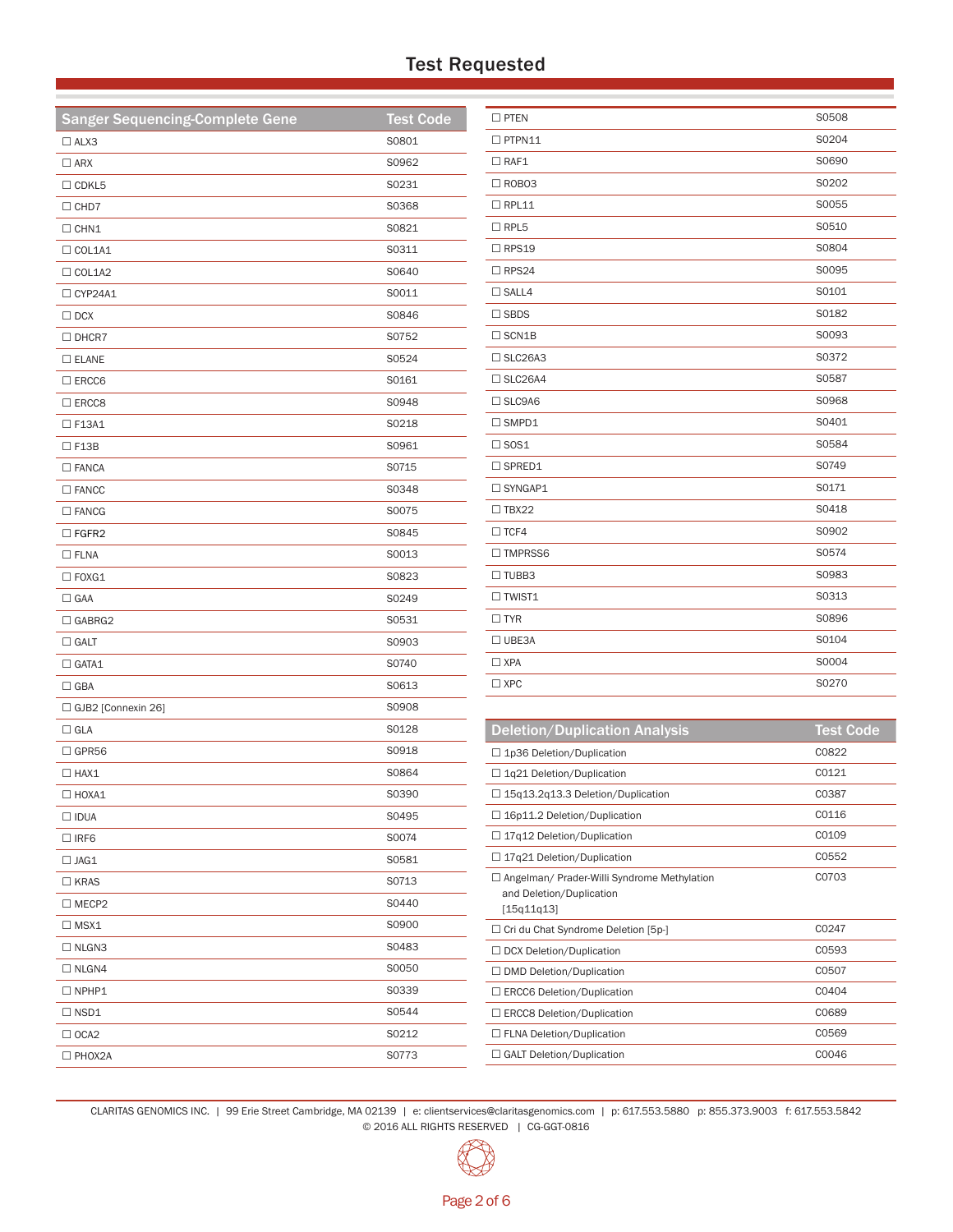# Test Requested continued

| □ GJB6 Deletion [Connexin 30]                                                         | T0852 |
|---------------------------------------------------------------------------------------|-------|
| □ JAG1 Deletion/Duplication                                                           | C0711 |
| □ Langer-Giedion Syndrome Deletion<br>[TRPS1, EXT1]                                   | C0049 |
| $\Box$ MECP2 Deletion/Duplication                                                     | C0105 |
| □ Miller-Dieker Syndrome Deletion<br>[17p13.3]                                        | C0975 |
| $\Box$ NF1 Deletion/Duplication                                                       | C0582 |
| □ NF2 Deletion/Duplication                                                            | C0699 |
| $\Box$ NSD1 Deletion/Duplication                                                      | C0736 |
| □ PMP22 Deletion/Duplication                                                          | C0998 |
| □ PTEN Deletion/Duplication                                                           | C0466 |
| □ Rubinstein-Taybi Syndrome Deletion<br>[16p13.3]                                     | C0291 |
| $\Box$ Smith-Magenis Syndrome Deletion<br>[17p11.2]                                   | C0304 |
| □ SMN1 Exon 7 Deletion/Duplication                                                    | T0996 |
| □ SPRED1 Deletion/Duplication                                                         | C0905 |
| □ TCF4 Deletion/Duplication                                                           | C0265 |
| □ TWIST1 Deletion/Duplication                                                         | C0537 |
| □ Velocardiofacial/ DiGeorge Syndrome<br>Deletion/Duplication [10p13-p14,<br>22q11.2] | C0207 |
| □ WAGR Syndrome Deletion [11p13]                                                      | C0108 |
| $\Box$ Williams Syndrome Deletion [7q11.2]                                            | C0253 |
| □ Wolf-Hirschhorn Syndrome Deletion [4p-]                                             | C0272 |
|                                                                                       |       |

| <b>Targeted Variant Analysis</b>                                                                                                                                                                                                                                                                                                 | <b>Test Code</b> |
|----------------------------------------------------------------------------------------------------------------------------------------------------------------------------------------------------------------------------------------------------------------------------------------------------------------------------------|------------------|
| <b>CLIA Confirmation of Research Findings</b><br>$\Box$ Using Existing Primers<br>$\Box$ Using Custom-Designed Primers<br>Gene name:<br>Variant(s) in HGVS nomenclature:<br>NM# used for variant analysis:<br>Protocol used (examples: Sanger, forward primer sequence, reverse<br>primer sequence, PCR material and condition): | Call to discuss  |
| $\Box$ Familial Targeted Variant Analysis<br>Gene name:<br>Variant(s):<br>Name of proband:<br>Proband MRN <sup>.</sup><br>Relationship to proband:                                                                                                                                                                               | Call to discuss  |
| $\Box$ Achondroplasia/Hypochondroplasia Variant Analysis                                                                                                                                                                                                                                                                         | S0884            |
| $\Box$ Apert Variant Analysis                                                                                                                                                                                                                                                                                                    | T0106            |
| $\Box$ Crouzon Syndrome with Acanthosis Nigricans Variant<br>Analysis                                                                                                                                                                                                                                                            | T0441            |
| $\Box$ Factor V Leiden Variant Analysis                                                                                                                                                                                                                                                                                          | T0423            |
| $\Box$ KIF21A Select Exon Sequencing                                                                                                                                                                                                                                                                                             | <b>T0868</b>     |
| □ Melnick-Needles Syndrome Select Exon Analysis                                                                                                                                                                                                                                                                                  | T0635            |
| $\Box$ Mitochondrial 12S rRNA (MT-RNR1) Variants                                                                                                                                                                                                                                                                                 | S0920            |
|                                                                                                                                                                                                                                                                                                                                  |                  |

| $\Box$ Mitochondrial tRNA-Leu (MT-TL1) Variants | T0167 |
|-------------------------------------------------|-------|
| $\Box$ Mitochondrial tRNA-Lys (MT-TK) Variants  | T0014 |
| □ Mitochondrial tRNA-Ser (MT-TS1) Variants      | T0419 |
| $\Box$ MTHFR Thermolabile Variant Analysis      | T0027 |
| $\Box$ Muenke Syndrome Variant Analysis         | T0285 |
| $\Box$ Pfeiffer syndrome FGFR1 Variant Analysis | T0810 |
| $\Box$ Prothrombin Variant Analysis             | T0577 |

| <b>Other</b>                                              | Test Code |
|-----------------------------------------------------------|-----------|
| $\Box$ ClariView Array (Microarray)                       | C0744     |
| $\Box$ FMR1 CCG Repeat Analysis (Fragile X Testing)       | T0220     |
| $\Box$ OCA2 2.7 kb Deletion                               | T0363     |
| $\Box$ TPMT Haplotype Analysis                            | T0958     |
| $\Box$ UGT1A TA Repeat Analysis                           | T0958     |
| □ Y Chromosome Sequence Detection<br>ISRY. TTTY11. DDX3YI | T0043     |

Use our Exome-Based Testing Requisition form to order the Claritas Clinical Exome, our whole exome sequencing test, as well as our Region of Interest tests that focus on specific pediatric rare inherited diseases.

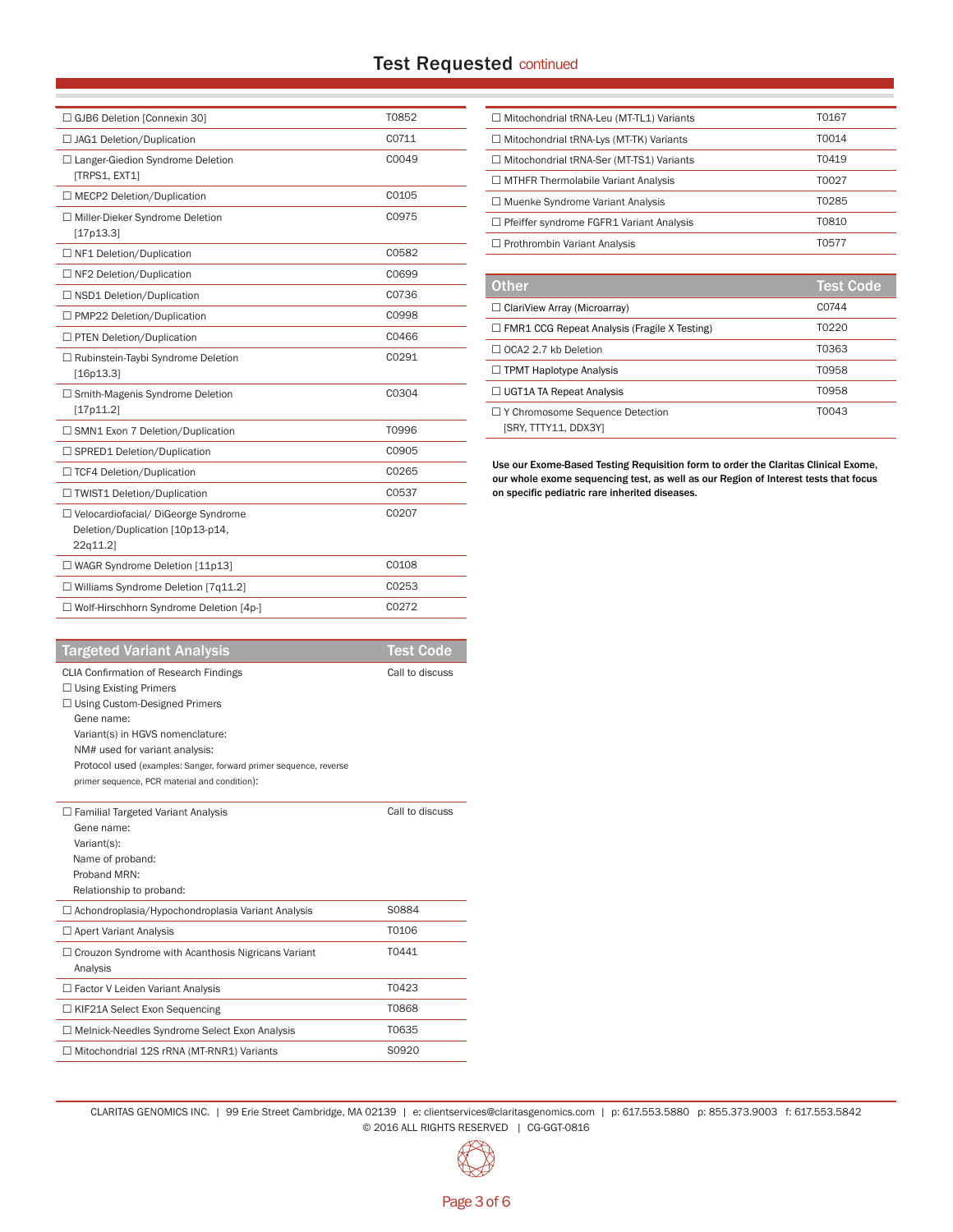PATIENT NAME: DOB:

REQUIRED: ICD-10 CODE(S):

Provide Main Clinical Indication and Differential Diagnosis/Diagnoses:

#### COGNITIVE/DEVELOPMENTAL/BEHAVIORAL

 $\square$  Global developmental delay  $\square$  Motor delay:  $\square$  Gross  $\square$  Fine  $\square$  Speech delay  $\square$  Intellectual disability  $\square$  Learning disability  $\square$  Developmental regression  $\square$  Autism spectrum disorders  $\square$  Psychiatric symptoms  $\square$ OTHER

### GROWTH

| $\Box$ Stature: $\Box$ Short $\Box$ Tall |  |
|------------------------------------------|--|
| $\Box$ Obesity $\Box$ Overgrowth         |  |
| $\Box$ Failure to thrive                 |  |
| $\Box$ Hemihypertrophy $\Box$            |  |
| <b>OTHER</b>                             |  |

#### HEAD/BRAIN/FACE

| □ Micro- □ Macro-cephaly                                      |  |
|---------------------------------------------------------------|--|
| □ Abnormal head shape: __________________________ cephaly     |  |
|                                                               |  |
|                                                               |  |
| □ Micro- □ Pro- □ Retro-gnathia                               |  |
| $\Box$ Cleft: $\Box$ Lip $\Box$ Palate                        |  |
|                                                               |  |
|                                                               |  |
| $\Box$ Abnormality of $\Box$ Eyes $\Box$ $\Box$ Vision $\Box$ |  |
| $\Box$ Hypo- $\Box$ Hyper-telorism                            |  |
| □ Abnormality of Eyebrows ____________________ □ Synophrys    |  |
|                                                               |  |
| $\Box$ Hearing loss: $\Box$ Sensorineural $\Box$ Conductive   |  |
|                                                               |  |
| $\Box$ Abnormality of Neck $\Box$                             |  |
| $\Box$ Facial asymmetry                                       |  |
| $\Box$ Facial: $\Box$ Palsy $\Box$ Paralysis $\Box$ Weakness  |  |
| OTHER <b>OTHER</b>                                            |  |
| <b>SKIN/HAIR</b>                                              |  |
| $\Box$ Hyper- $\Box$ Hypo-pigmentation                        |  |
|                                                               |  |

| $\Box$ Tryper- $\Box$ Trypo-pignentation                |       |
|---------------------------------------------------------|-------|
| $\Box$ Café-au-lait spots                               |       |
| $\Box$ Skin: $\Box$ Tags $\Box$ Tumors                  |       |
| $\Box$ Ichthyosis                                       |       |
| □ Abnormal Nails <u>_______________________________</u> |       |
| $\Box$ Alopecia                                         |       |
| □ Abnormal Hair: □ Quantity □ Texture ___________       |       |
| □ Abnormal Connective Tissue                            |       |
| OTHER <b>OTHER</b>                                      |       |
| <b>PERINATAL HISTORY</b>                                |       |
|                                                         |       |
|                                                         | weeks |

## £ IUGR

□ Oligo- □ Poly-hydramnios □ Cystic hygroma/increased NT  $\square$  H/o recurrent pregnancy losses

### **CARDIOVASCULAR**

 $\square$  Conotruncal anomaly  $\_$  $\Box$  Atrial  $\Box$  Ventricular septal defect  $\Box$  Cardiomyopathy:  $\Box$  DCM  $\Box$  HCM  $\Box$  LVNC  $\square$  Coarctation of aorta  $\square$  Hypoplastic left heart □ Arrhythmia/conduction defect OTHER

## GASTROINTESTINAL

 $\square$  Tracheoesophageal fistula  $\Box$  Gastroschisis □ Omphalocele  $\square$  Hirschsprung disease  $\square$  Chronic diarrhea  $\square$  Constipation  $\square$  Recurrent vomiting □ Pyloric stenosis  $\square$  Gastroesophageal reflux  $\square$  Anal atresia □ Hepato- □ Spleno-megaly OTHER

### GENITOURINARY

□ Kidneys  $\square$  Hydronephrosis  $\square$  Malformation □ Nephrotic syndrome  $\square$  Tubulopathy  $\square$  Agenesis  $\square$  Bladder £ Ambiguous genitalia  $\square$  Hypospadias  $\square$  Cryptorchidism OTHER

## MUSCULAR/NEUROLOGICAL

OTHER

 $\square$  Seizures Type \_ £ Tone: £ Hypotonia £ Hypertonia  $\square$  Spasticity  $\square$  Movement disorder  $\square$  Ataxia □ Chorea £ Dystonia  $\square$  Muscle weakness:  $\square$  Proximal  $\square$  Distal □ Neurodegeneration  $\Box$  Stroke  $\square$  Cranial nerve  $\square$  Sleep disturbance  $\square$  Headache/migraine □ Neural tube defect  $\square$  Diaphragmatic hernia  $\square$  Umbilical hernia

#### SKELETAL/LIMB

| $\Box$ Limb shortening $\Box$ Upper $\Box$ Lower $\Box$ Right $\Box$ Left |  |
|---------------------------------------------------------------------------|--|
|                                                                           |  |
|                                                                           |  |
| □ Polydactyly □ Pre- □ Post-                                              |  |
| $\Box$ Syn- $\Box$ Ectro- $\Box$ Arachno-dactyly                          |  |
| $\Box$ Small $\Box$ Large $\Box$ Hands $\Box$ Feet                        |  |
| $\Box$ Club foot $\Box$ Unilateral $\Box$ Bi-lateral                      |  |
| $\Box$ Scoliosis $\Box$ Kyphosis $\Box$ Lordosis                          |  |
| $\square$                                                                 |  |
| $\Box$ Wormian bones                                                      |  |
| $\Box$ Vertebral anomaly $\Box$                                           |  |
| $\Box$ Contractures                                                       |  |
| <b>OTHER</b>                                                              |  |

#### METABOLIC

| $\Box$ CPK abnormality |  |                                                               |  |
|------------------------|--|---------------------------------------------------------------|--|
| $\Box$ Ketosis         |  |                                                               |  |
|                        |  | $\Box$ Amino $\Box$ Organic $\Box$ -acidemia $\Box$ -aciduria |  |
|                        |  |                                                               |  |
| <b>OTHER</b>           |  |                                                               |  |

#### ENDOCRINE

 $\square$  Diabetes:  $\square$  Type I  $\square$  Type II □ Hypo- □ Hyper-thyroidism □ Hypoparathyroidism £ Pheochromocytoma/paraganglioma OTHER

#### IMMUNOLOGIC

| $\Box$ Immunodeficiency |  |
|-------------------------|--|
| <b>OTHER</b>            |  |

## **HEMATOLOGIC**

| $\Box$ Anemia                          |                                                         |  |  |
|----------------------------------------|---------------------------------------------------------|--|--|
|                                        | $\Box$ Neutro- $\Box$ Pancyto- $\Box$ Thrombocyto-penia |  |  |
| $\Box$ Increased bleeding              |                                                         |  |  |
| $\Box$ Thrombosis                      |                                                         |  |  |
| $\Box$ Transient abnormal myelopoiesis |                                                         |  |  |
| □ Juvenile myelomonocytic leukemia     |                                                         |  |  |
| OTHER                                  |                                                         |  |  |
|                                        |                                                         |  |  |

#### MALIGNANCY

| Tumor type/Location |  |
|---------------------|--|
| Age of onset        |  |

## PREVIOUS TESTING/RESULT

| Array CGH: DEL ______________ | DUP $\qquad$ |  |
|-------------------------------|--------------|--|
|                               |              |  |
|                               |              |  |
|                               |              |  |
|                               |              |  |
|                               |              |  |

*Attach previous results*

FAMILY HISTORY *(For complex family histories, attach additional pages)*:

ETHNICITY :

 $\_$  consanguinity:  $\Box$  no  $\Box$  yes. If yes, specify relationship:  $\_$ 

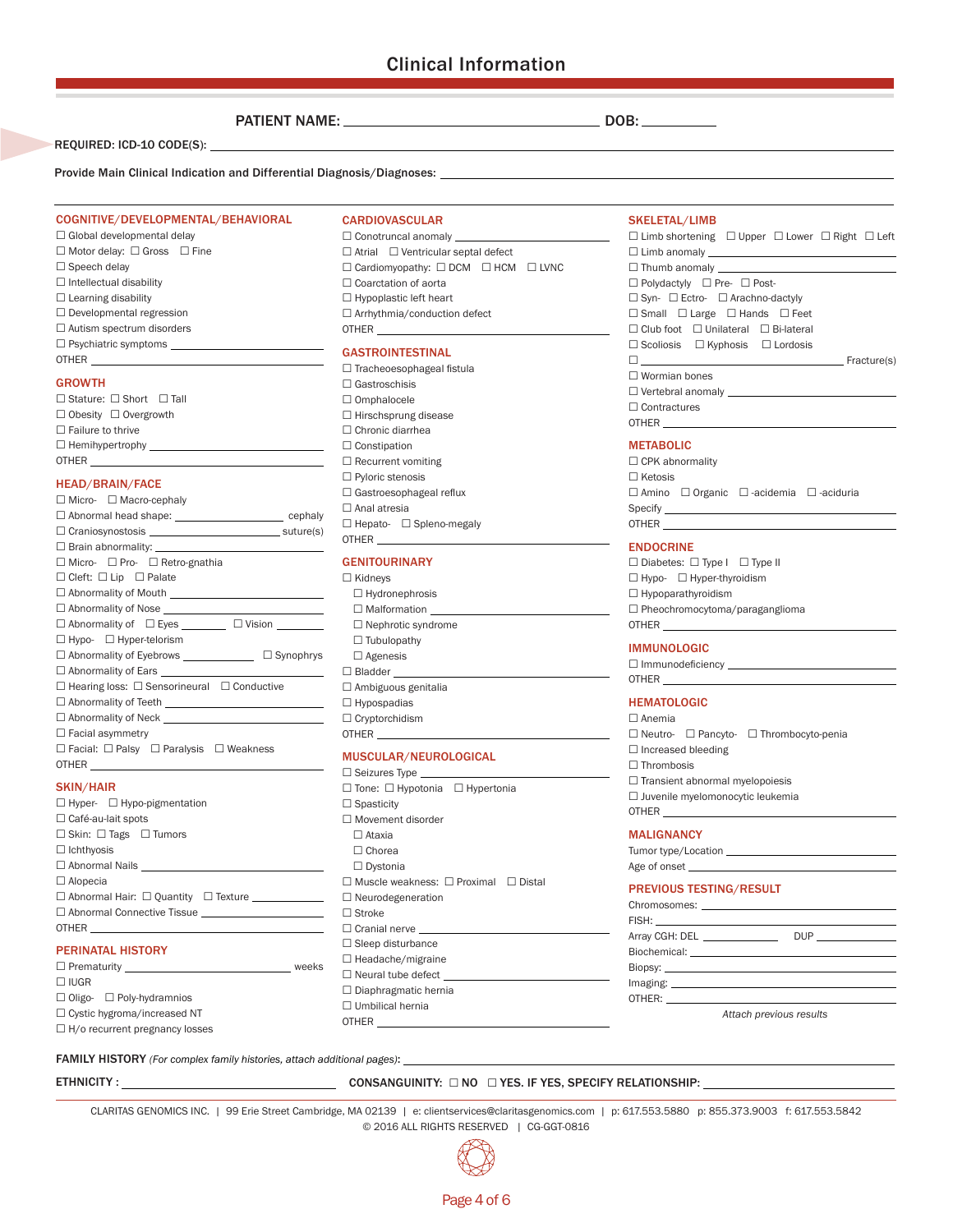## PATIENT NAME: DOB:

TEST(S) ORDERED:

## How To Use This Section

Providers and patients should review information about the test(s) being ordered. Information is available on our website: www.claritasgenomics.com. All patients/parents/guardians should sign the "Informed Consent" section below to indicate that consent has been given for this testing.

# INFORMED CONSENT

By signing below, I, the patient/guardian, confirm the following:

- a) The risks, benefits, and limitations of the test have been described to me;
- b) I have had a chance to have my questions answered;
- c) I choose to have this test;
- d) No tests other than those authorized shall be performed on the sample.
- e) Any sample sent from a Provider from New York State will be destroyed at the end of the testing process or not more than 60 days after the sample was taken.

Patient signature, or guardian if patient is under 18 Date Designation of the Date Date Date

When parental samples are sent for clinical genetic tests that are not "for the purpose of diagnosing or detecting an existing disease, illness, impairment, or disorder," [as per Massachusetts Ann. Laws ch. 111 section 70G (2000)] consent must be documented.

By signing below, the parent confirms the following:

- a) I understand the intent of testing a parent is to identify the presence or absence of genetic changes similar to that found in my child;
- b) I understand that the interpretation of my child's genetic testing result may change depending on whether or not the genetic change(s) is/are present in me. I understand that for this reason, Claritas Genomics will include my genetic test result in my child's report for the purpose of assisting with the interpretation of that test result;
- c) I have had a chance to have my questions answered;
- d) I choose to send my sample to Claritas Genomics where it may or may not be used depending on whether genetic changes were identified in my child;
- e) No tests other than those authorized shall be performed on my sample.
- f) I understand that if my sample is sent by a Provider from New York State, it will be destroyed at the end of the testing process or not more than 60 days after the sample was taken.

| Parent signature | <b>Print Name</b> | Relationship to Patient (i.e., Mother or Father)                                                                                                                                                    | Date |
|------------------|-------------------|-----------------------------------------------------------------------------------------------------------------------------------------------------------------------------------------------------|------|
| Parent signature | Print Name        | Relationship to Patient (i.e., Mother or Father)                                                                                                                                                    | Date |
|                  |                   | CLARITAS GENOMICS INC.   99 Erie Street Cambridge, MA 02139   e: clientservices@claritasgenomics.com   p: 617.553.5880 p: 855.373.9003 f: 617.553.5842<br>© 2016 ALL RIGHTS RESERVED<br>CG-GGT-0816 |      |

Page 5 of 6